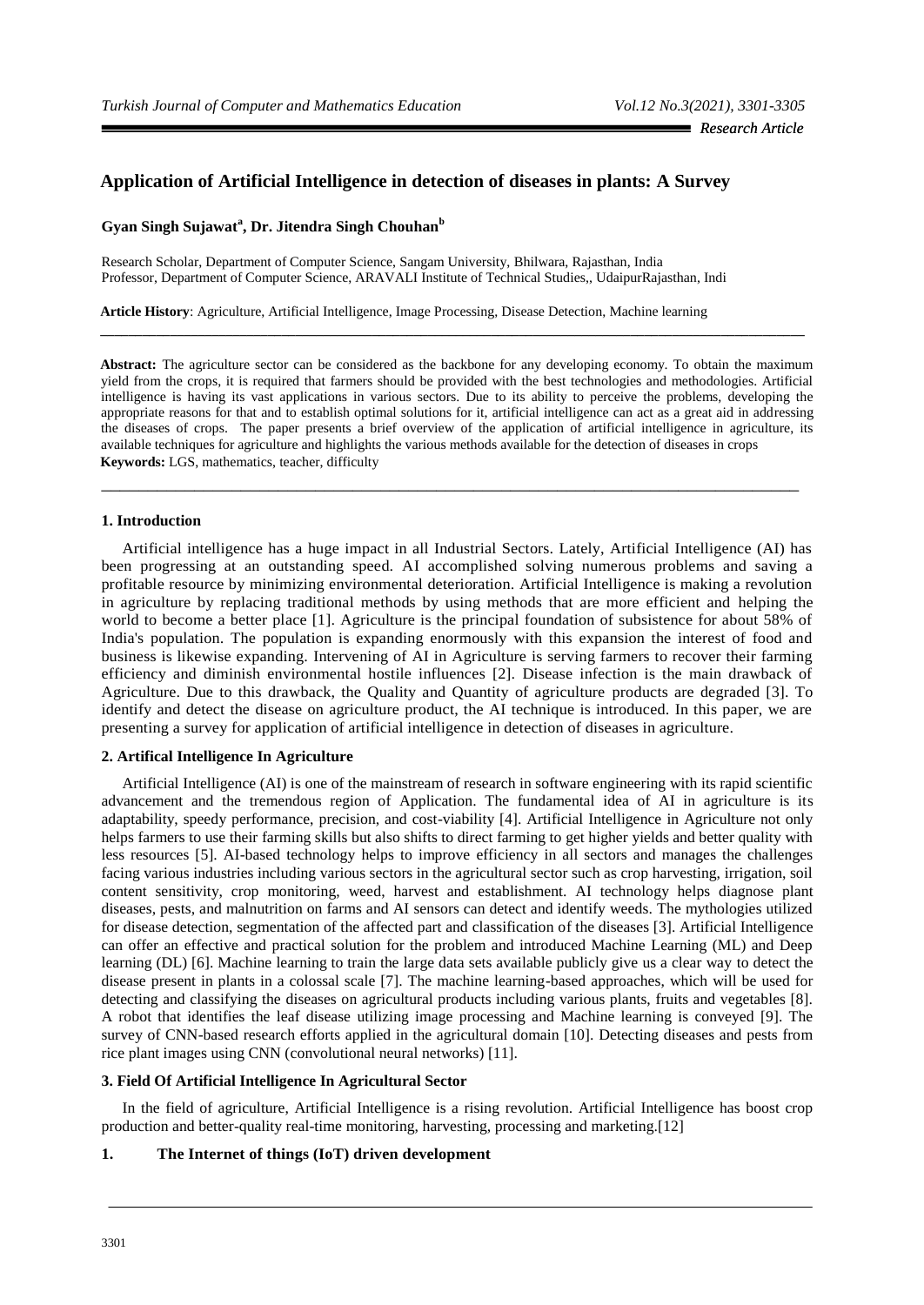The Internet-of-Things (IoT) is a foundation to impact a wide array of sectors and industries, ranging from manufacturing, health, communications, and energy to the agriculture industry. The application of IoT in agriculture is about empowering farmers with the decision tools and automation technologies that seamlessly integrate products, knowledge and services for good efficiency, quality, and profit.

#### **2. Image-based insight generation:**

Drone-based images can help in crop monitoring, scanning of fields and so on. Farmers can join them with PC vision innovation and IOT to guarantee quick activities. These feeds can produce ongoing climate alarms for farmers.

#### **3. Disease detection:**

The image sensing and analysis make sure that the plant leaf images are segmented into surface areas like background, diseased area and non-diseased area of the leaf. The infected or diseased area is then harvested and sent to the laboratory for additional diagnosis.

### **4. ExpertSystem***:*

The need for Expert systems for the transfer of technical information in agriculture can be identified by identifying problems through the traditional technology transfer system, and by demonstrating that professional systems can help to overcome the problems identified, and are likely to be improved.

#### *5.* **FieldManagement** *:*

Employing images of high description from the drone and copters systems, real-time estimations can be achieved during the period of cultivation by building a field map and discovering areas where the crops require water, fertilizer and pesticides.

#### **6. Robotics in Agriculture:**

Agribot or Agbot is an Agriculture Robot. It supports the farmer to increase the crop's efficiency and also reduces the need for manual labour to the farmer. In the upcoming generations, we can expect that these agricultural robots will do the tilling, sowing, harvesting and many other farm works individually. Indeed, even the weeding, ccontrol of pests and diseases will be dealt with by these agricultural robots.

### **7. Automation techniques in irrigation and enabling farmers:**

AI accomplished machines alert of historical climate outline, quality of soil and kind of crops to be grown, can automate irrigation and enhance the whole yield. Nearly 70% of the world's freshwater resource is utilized for irrigation; such automation can conserve water and benefit farmers in managing their water probs.

### **8. Crop health monitoring:**

Remote sensing (RS) techniques along with hyperspectral imaging and 3D laser scanning are crucial to constructing crop metrics over thousands of acres of cultivable land.

### **3.Application Of Ai Techniques In Agricultural Sector**

#### **1. Image Processing :**

 Image processing is a method, which is used to measure the affected area of disease, and to find differences in the color of the affected area.Thesurveys show detection of disease by using Image processing [3]. Aintroduction a robot in agriculture that detects the leaf disease-using image processing [9].

### **2. Machine Learning :**

Machine learning AI Application and have been successfully made in the present world for the diagnosis of diseases.Machine learning algorithms are fast and accurate to detect any diseases**.**The paperemployed to increase the recognition rate and the accuracy of the results by using machine learning and deep learning algorithm and detect the plant disease [7].The Support Vector Machine (Machine Learning Algorithm) is a better option for detection of diseases [8].

#### **3. Deep Learning :**

Deep learning helps in finding out a vital relationship in the data as well as it also records the information regarding existing clients that might help patients having similarities in symptom or diseases.Plant disease identification model based on deep learning proposed in this paper can overcome the complexity of the environment and improve the accuracy of identification [13].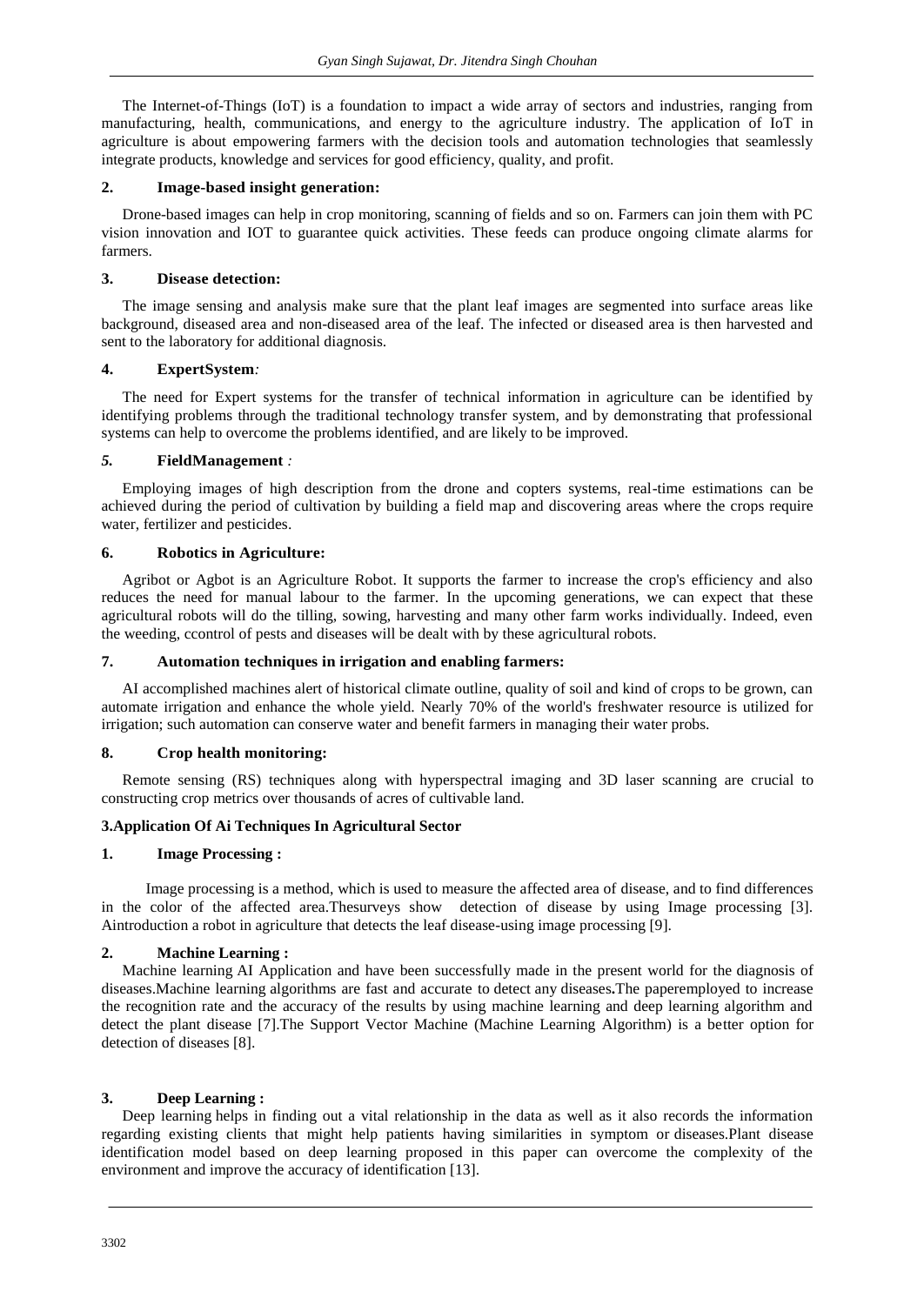### **4. Convolutional neural networks :**

Convolutional Neural Networks (CNNs) are considered state-of-the-art in image recognition and offer the ability to provide a prompt and definite diagnosis.

## **5. Expert System :**

Expert System in the area of agriculture would take the form of Integrated Crop management, decision aids and would encompass irrigation, nutritional disorders and fertilization, weed control, cultivation and herbicidal 6

### **4. AI Techniques Used For Detection Of Diseases In Agriculture**

### **A. Image Processing**



**Fig 1:** Basic Flowchart Of Disease Detection And Classification[15]

### **(a) Image Acquisition**

Images of the infected leaves are obtained. This database has different types of plant diseases, and the images are stored in JPEG format. These images are then read in MATLAB using the read command.

## **(b) Image Pre-processing:**

Image pre-processing is used to erase noise from the image or other object exclusion, different pre-processing techniques. Image scaling is used to convert the original image into thumbnails because the pixel size of the original image is large and it requires more time for the overall procedure hence after converting the image into thumbnails the pixel size will get decreases and it will require less time.

## **(c) Image segmentation:**

Image segmentation is one of the most widely used methods to distinguish pixels of image well in a targeted app. It distributes an image into numerous discrete states such that the pixels have great similarity in each area and high dissimilarity between areas.

### **(d) Feature Extraction:**

Feature Extraction is an important part of disease detection. It plays an important role in the identification of an object. Feature extraction is utilized in several applications in image processing. Colour, texture edges, morphology are the features, which are utilized in disease detection.

### **(e) Detection and classification of plant diseases**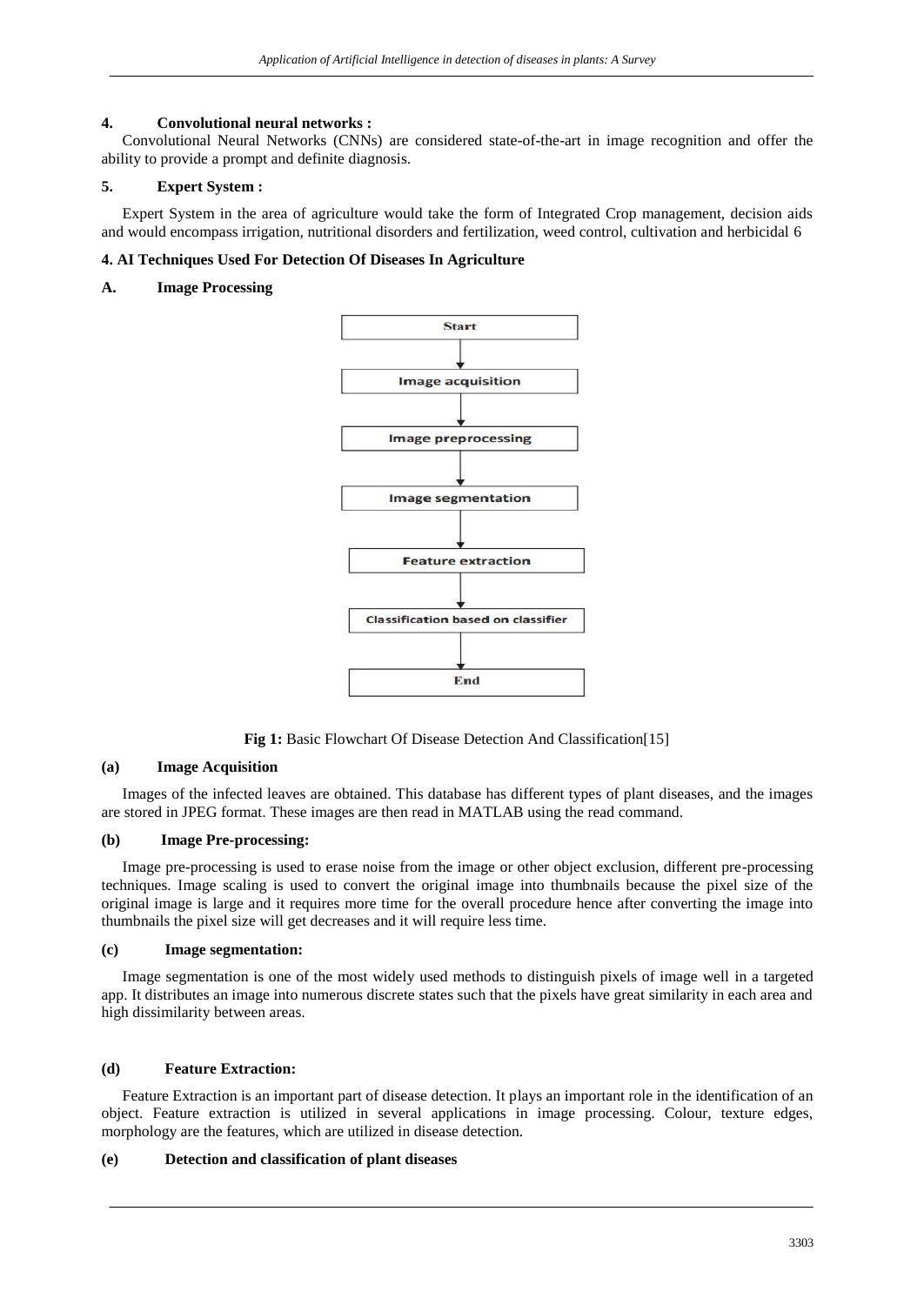The final stages are the detection of the diseases and with the help of disease classify the plants with the disease matches with the given dataset.

#### **B. Convolutional neural networks**



#### **Fig 2:** BLOCK DIAGRAM OF CNN [16]

To perform plant disease detection and diagnosis using simple leaves images of healthy and diseased plants Convolutional Neural Network (CNN) models were created, through deep learning methodologies. First user has to capture the plant leaf image from app. The application will send this image to our AI system. The image goes through number of processing steps like preprocessing, feature extraction, selection of feature etc.A novel method of creating a visual database that has been successfully used to train CNN which is a deep residue with 97.8% accuracy in detecting four species of insects [17].Convolutional neural networks can receive any form of data as input, such as audio, video, images, speech and natural language [18]. CNN constitutes a class of deep, feed forward ANN that has been applied successfully to computer vision applications [19].CNN reached high precision in the large majority of the problems where they have been used, scoring higher precision than other popular image-processing techniques [10].

#### **5.Conclusion**

Present review study summarize the different applications of artificial intelligence in agriculture sector. The main motive of this study was to brief the applications and available techniques of artificial intelligence to solve the problems of farmers in getting the required yield. The paper also highlights the different literatures, which reflects various methodologies to detect the diseases in crops. From the literature, it is concluded that artificial intelligence is a great tool for a nation's agronomics. Hence, future researchers should organize a proper dataset covering all arena of agriculture and enhance the available technologies to increase the productivity of primary sectors.

#### **6. Future scope:**

India population is expected to reach more than 1.6 billion by 2030. With this huge hike in population, one can expect massive demand for agricultural consumption as well. With the advancement in the service sector, there is a big migration of workforce from the primary sector to the tertiary sector. In addition, the ignorance of rising diseases in crops is decreasing the yield of cultivation as well. Food being the primary necessity of human life, future researches need to take direction for reviving the agriculture arena. Artificial Intelligence should be the major tools for the researchers to address the above-mentioned issues. With the great diversity in agronomy species, a detailed database needs to be obtained for various portions of agriculture. By using proper tools of artificial intelligence and with the proper dataset, farming can be made more efficient for farmers. These methods can be considered as the major implementations to solve the future crisis

#### **References**

- Tanha Talaviya, Dhara Shah, Nivedita Patel, Manan Shah, "Implementation of artificial intelligence in agriculture for optimisation of irrigation and application of pesticides and herbicides" Volume 4, 2020, Pages 58-73
- Anurag Saxena, Truptimayee Suna and Dipankar Saha Regi, "Application of Artificial Intelligence in Indian Agriculture" 2020
- Nilay Ganatra and Atul Patel, "A Survey on Diseases Detection and Classification of Agriculture Products using Image Processing and Machine Learning", International Journal of Computer Applications (0975 – 8887) Volume 180 – No.13, January 2018
- Ngozi Clara Eli-Chukwu, "Applications of Artificial Intelligence in Agriculture: A Review", Engineering, Technology & Applied Science Research Vol. 9, No. 4, 2019, 4377-4383